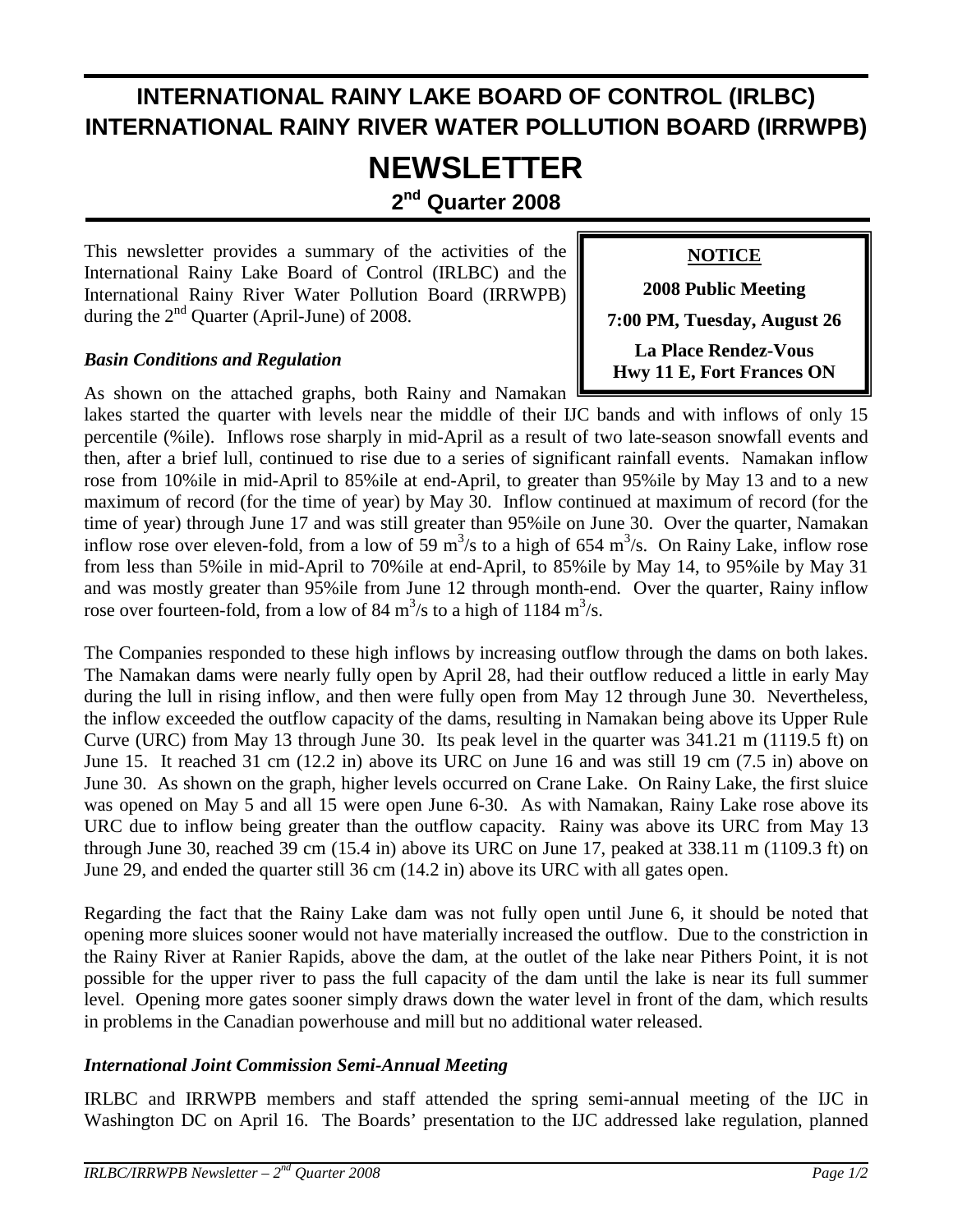summer meetings, the IJC's International Watersheds Initiative and a brief update on on-going basin issues and Board business. The main focus of the presentation was the Boards' response to several organizational questions posed previously by the IJC under its Watersheds Initiative. The Boards responded that they supported their merger along with an expansion of the water quality function to include Rainy and Namakan lakes and Lake of the Woods in addition to just the Rainy River, but noted the need for additional members and resources, discussion of a number of related questions and issues, and consultations with various groups and the public. The Commissioners directed the Boards to initiate the proposed discussions with IJC staff.

#### *Board Meetings*

During the quarter, the Boards held a conference call on May 28 with four IJC staff members to discuss the proposed Board merger and related issues, following which several members and staff exchanged draft Board positions via email. Emails were also exchanged regarding arrangements for the summer meetings.

#### *Data Collection and Monitoring for Future Rule Curve Evaluation*

This topic has been addressed in several previous newsletters. In a December 2006 memorandum to the IJC, the Boards noted the collaborative efforts of the resource agencies to monitor effects of the 2000 rule curve change, and that ongoing agency funding for the monitoring was in doubt. The Boards also suggested that significant gaps in the monitoring should be filled prior to the rule curve review in 2015.

The Commission responded by establishing a six-member Workgroup in October 2007 to develop a Plan of Study (POS). The Workgroup's mission was to report on and prioritize the monitoring and analyses required to lead to a scientifically defensible identification of the impacts on the biological and aquatic communities of the adoption of the 2000 Order by 2015 for Rainy and Namakan Lakes and Rainy River.

The Workgroup submitted a work plan to the Commission on December 31, 2007, and began to undertake its work on January 31, 2008. It hosted a gap analysis workshop of agency and academic experts on March 10-11, 2008. At the end of June it submitted, to the Commission, draft Workshop Proceedings and a draft Plan of Study. A final Plan of Study is due to the Commission by August 29, 2008.

#### *Appointment of New IRLBC Member*

Effective May 5, 2008, Glen Witherspoon of Fort Frances was named by the IJC as a Canadian Member of the IRLBC, replacing Peter Williams of Thunder Bay, whose 3-year term ended May 4.

*Questions or comments? Contact the Boards' Secretary:* 

*Kari Layman USACE - St. Paul District 190 Fifth Street East St. Paul, Minnesota 55101 - 1638 Phone: 651 290-5424 Fax: 651 290-5841 Email: Kari.L.Layman@usace.army.mil*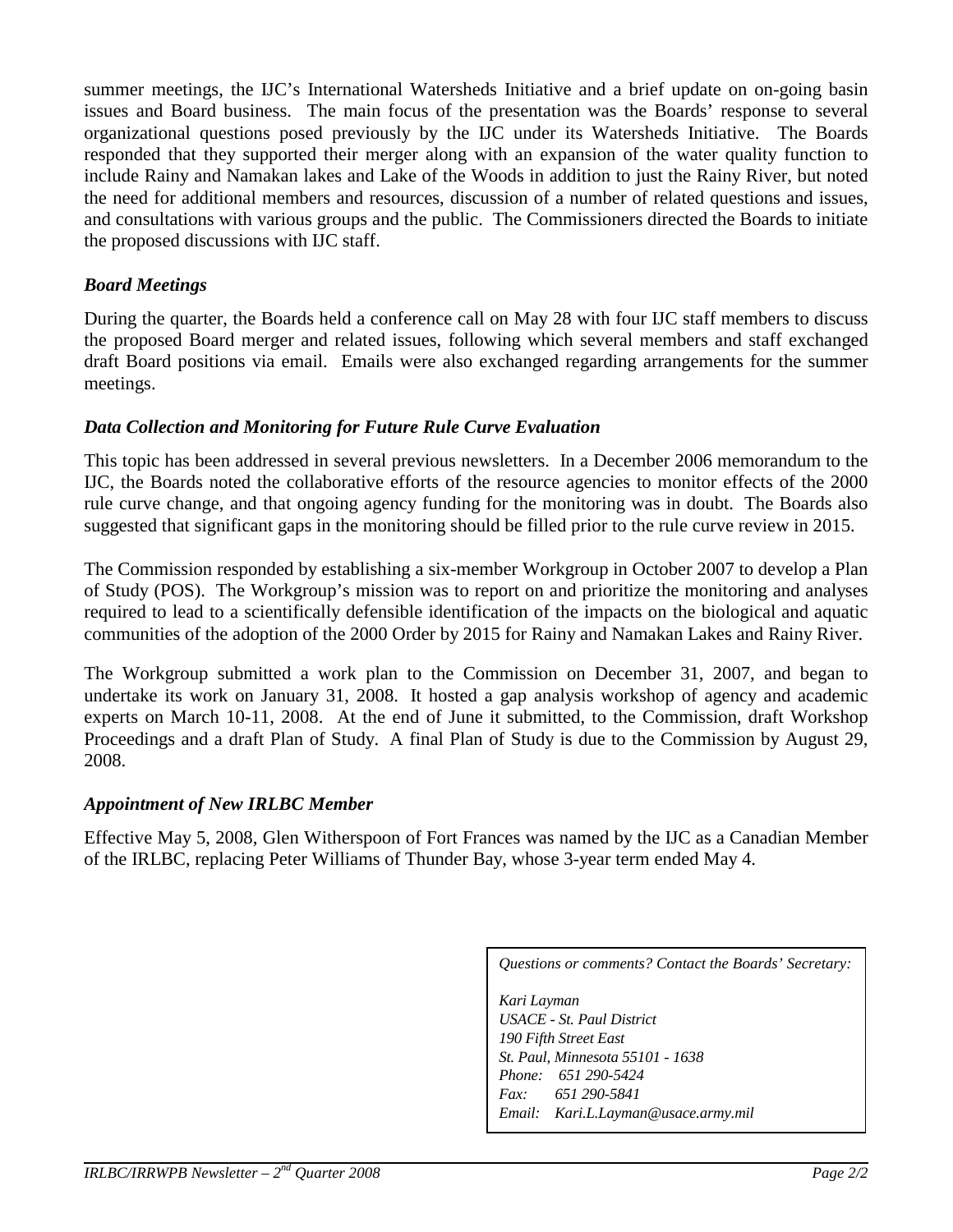## NAMAKAN LAKE